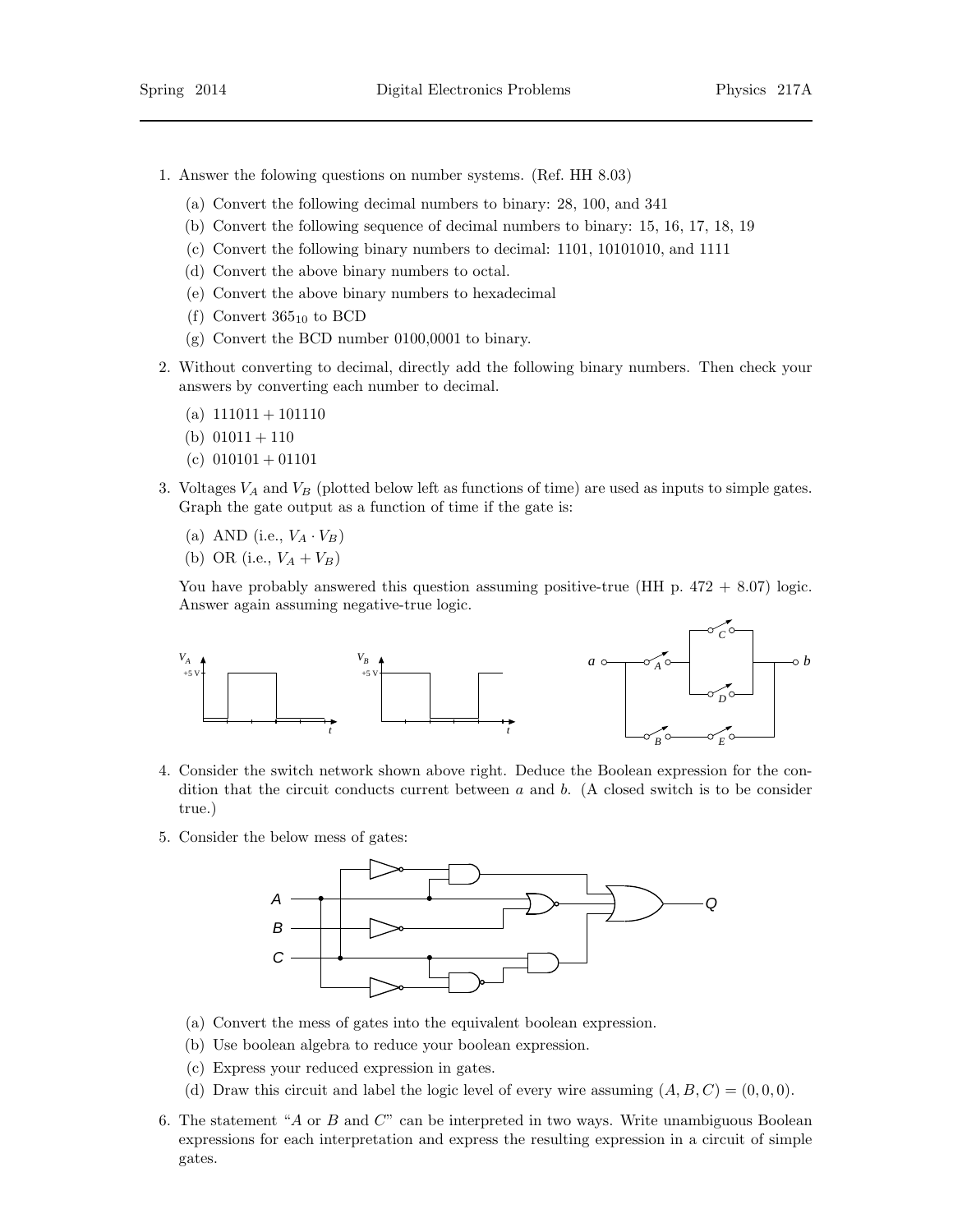- 7. Go to the Texas Instruments web site (www.ti.com) and find the data sheet for a 7400 (quad NAND gate). Print out the first page (which should show the pinouts for the various packages). Go to the Digi-Key web site (www.digikey.com) and find the part number and price for a 7400 in the 14 pin DIP package.
- 8. Consider the diode-logic circuit with inputs A, B and C shown below left.
	- (a) Suppose C is brought low by connecting it to ground, while A and B unconnected. What is the output voltage?
	- (b) Suppose C is brought low by connecting it to ground, while  $A$  and  $B$  remain connected to  $+5$  V. What is the output voltage?
	- (c) Suppose both B and C are held low by connecting it to ground, while A is connected to +5 V. What is the output voltage?
	- (d) What logic function is implemented by this circuit?
	- (e) Suppose C is brought low by connecting it through a 1 kΩ resistor to ground, while A and B remain connected to  $+5$  V. What is the output voltage?



- 9. Consider two possible designs for a push-button controlled logic level as diagrammed above right. In design A, a NO SPST push button (HH p. 54) is connected to  $+5$  V via a resistor ('pull-up resistor'). In design B, a NO SPST push button is connected ground via a resistor ('pull-down resistor'). What problems result (in each case) if R is made too-large? What is a proper choice for  $R$  (approximately for each case)? Generally speaking which design is superior for TTL gates? Report why.
- 10. Design a majority-rule voting system for a committee of three members. Each member is provided with a yes/no switch; the output is true if and only if the vote passes. Your design should include both a circuit of simple gates implementing the function and the corresponding Boolean expressions.
- 11. (a) Show that  $A + \overline{A}B = A + B$  using two of the following three methods: Venn Diagram, complete enumeration of all cases in a truth table, or by Boolean algebra.
	- (b) Show:

 $\overline{A} \ \overline{B} \ \overline{C} + \overline{A} \ \overline{B}C + \overline{A}B\overline{C} + \overline{A}BC + AB\overline{C} + ABC = \overline{A \cdot \overline{B}}$ 

- (c) Directly implement each side of this expression in gates. How many gates are saved by using the reduced form?
- 12. (a) Consider

$$
T = (A + B)(\overline{B} + A)
$$

Draw the gate circuit that follows directly from this statement.

- (b) Assume  $A = 1$  and  $B = 0$ . Directly on your circuit diagram, label the logic level of each wire.
- $(c)$  Reduce the Boolean expression for T. Show that your reduced expression in fact produces the same output as the full expression with the inputs  $A = 1$  and  $B = 0$ .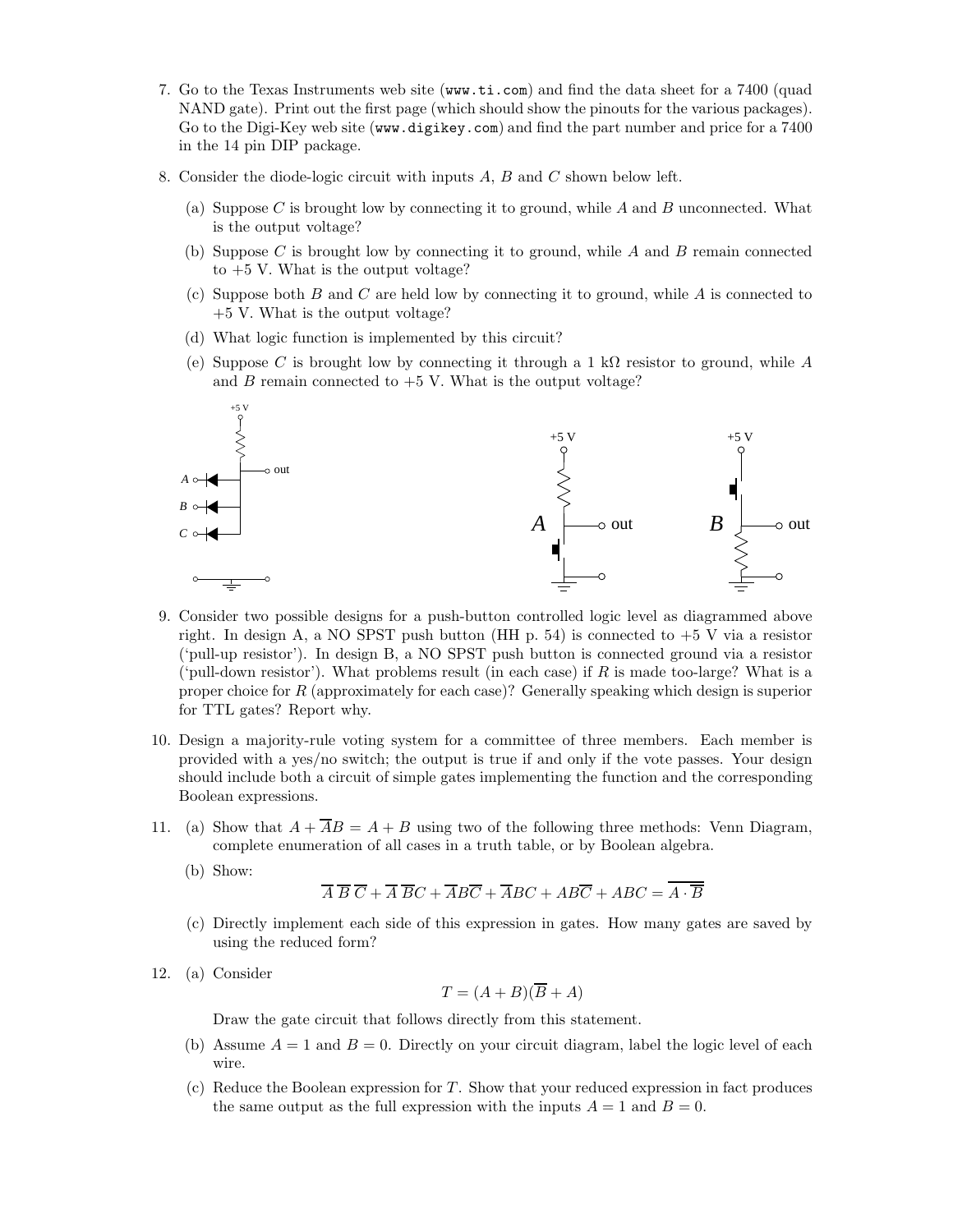- 13. Reduce the following expressions:
	- (a)  $\overline{A} \cdot \overline{((B \cdot C) + B)} \cdot \overline{A}$
	- (b)  $\overline{A} \ \overline{B} + (A + \overline{B})$
	- (c)  $(A + AB) + \overline{A}B$
	- (d)  $(\overline{A} + \overline{B})(A \cdot \overline{B})$
	- (e)  $[(AB + \overline{AB}) + AB] + \overline{AB}$
- 14. (a) Write the sum-of-products (minterm) expression for this truth table.
	- (b) Write the product-of-sums (maxterm) expression for this truth table.

| А                | В              | ۰,             | T              |
|------------------|----------------|----------------|----------------|
| 0                | 0              | 0              | 0              |
| $\boldsymbol{0}$ | $\overline{0}$ | 1              | 1              |
| $\overline{0}$   | 1              | $\overline{0}$ | $\overline{0}$ |
| $\overline{0}$   | 1              | 1              | 1              |
| 1                | $\overline{0}$ | $\overline{0}$ | 1              |
| 1                | $\overline{0}$ | 1              | $\overline{0}$ |
| 1                | 1              | $\overline{0}$ | $\overline{0}$ |
| 1                | 1              | 1              | 0              |

15. Consider the cross-NAND SR FF with S, R inputs (plotted as a function of time) as shown below. Graph  $Q$  (along with  $R$ ,  $S$ ) as functions of time. (The graphs for this and the following problems should be 'stacked', as in the below examples, so that the simultaneous behavior of all the signals can be assessed.) HH Fig. 8.47 is a cross-NAND SR FF, but 'bubble pushing' has moved the invert to the inputs with AND→OR.



16. Consider the level-triggered cross-NAND SR FF (HH Fig. 8.51) with S, R, CLK inputs (plotted as a function of time) as shown below. Graph  $Q$  (along with  $R, S, CLK$ ) as functions of time.

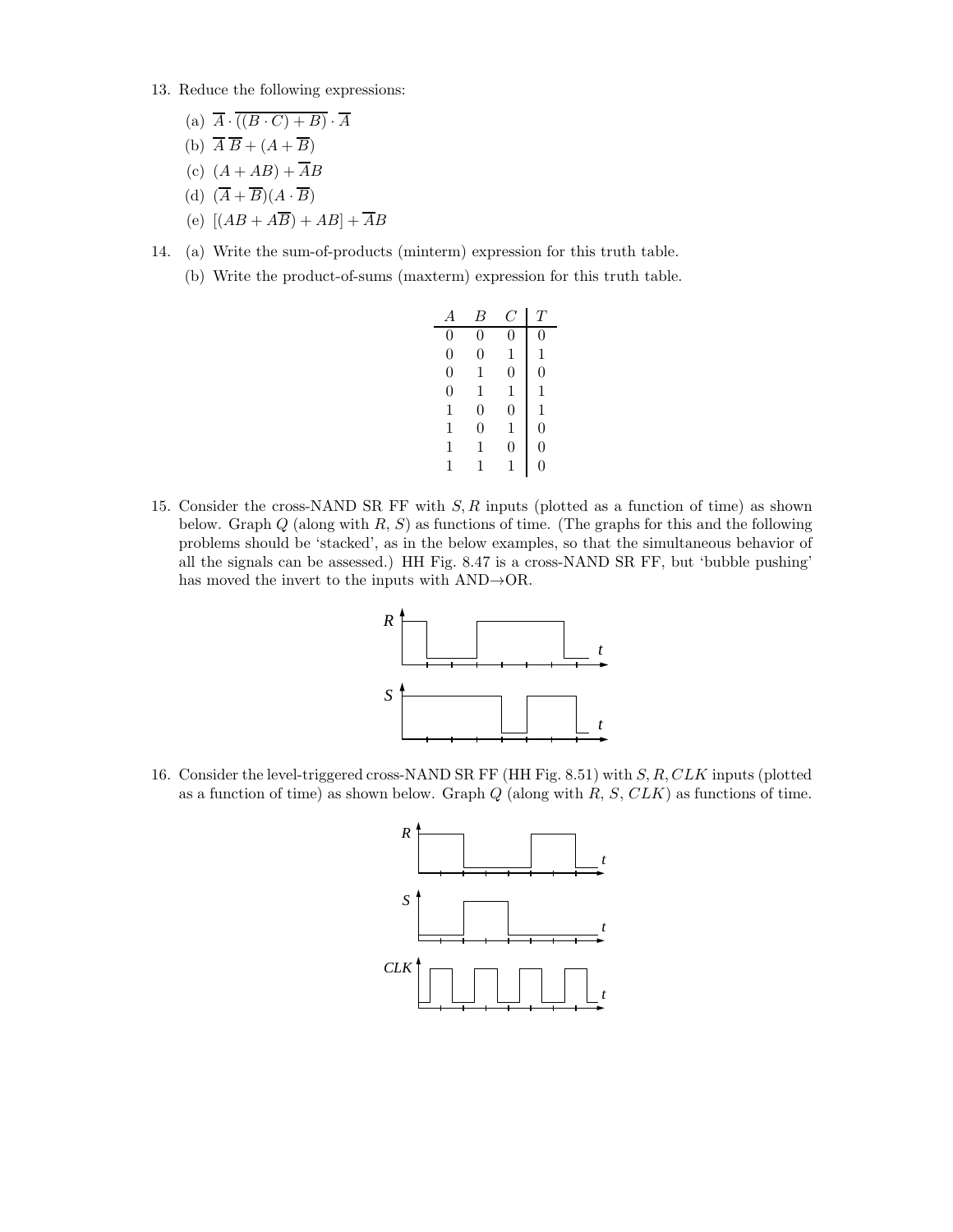- 17. Consider the edge-triggered cross-NAND SR FF (action on high  $S \& R$ ) with  $S, R, CLK$  inputs (plotted as a function of time) as shown below. Graph  $Q$  (along with  $R$ ,  $S$ ,  $CLK$ ) as functions of time for:
	- (a) positive edge triggered SR FF
	- (b) negative edge triggered SR FF



- 18. Consider the edge-triggered JK FF (HH p. 509) with  $J, K, CLK$  inputs (plotted as a function of time) as shown below. Assume that initially  $Q = 0$ . Graph Q (along with J, K, CLK) as functions of time for:
	- (a) positive edge triggered JK FF
	- (b) negative edge triggered JK FF

![](_page_3_Figure_7.jpeg)

19. A new type of controlled flip-flop satisfying the below state table is required for a design. Show how you can make this FF from a JKFF an a few simple gates.

|   | Б | $Q_{n+1}$        |
|---|---|------------------|
| 0 |   | $\mathcal{U}_n$  |
|   | 0 | $\overline{Q_n}$ |
| 0 |   | 0                |
|   |   |                  |

20. For each of the following circuits, assume that initially  $Q = 0$  and then a series of clock pulses are applied to CLK. For each circuit plot Q and CLK as functions of time.

![](_page_3_Figure_11.jpeg)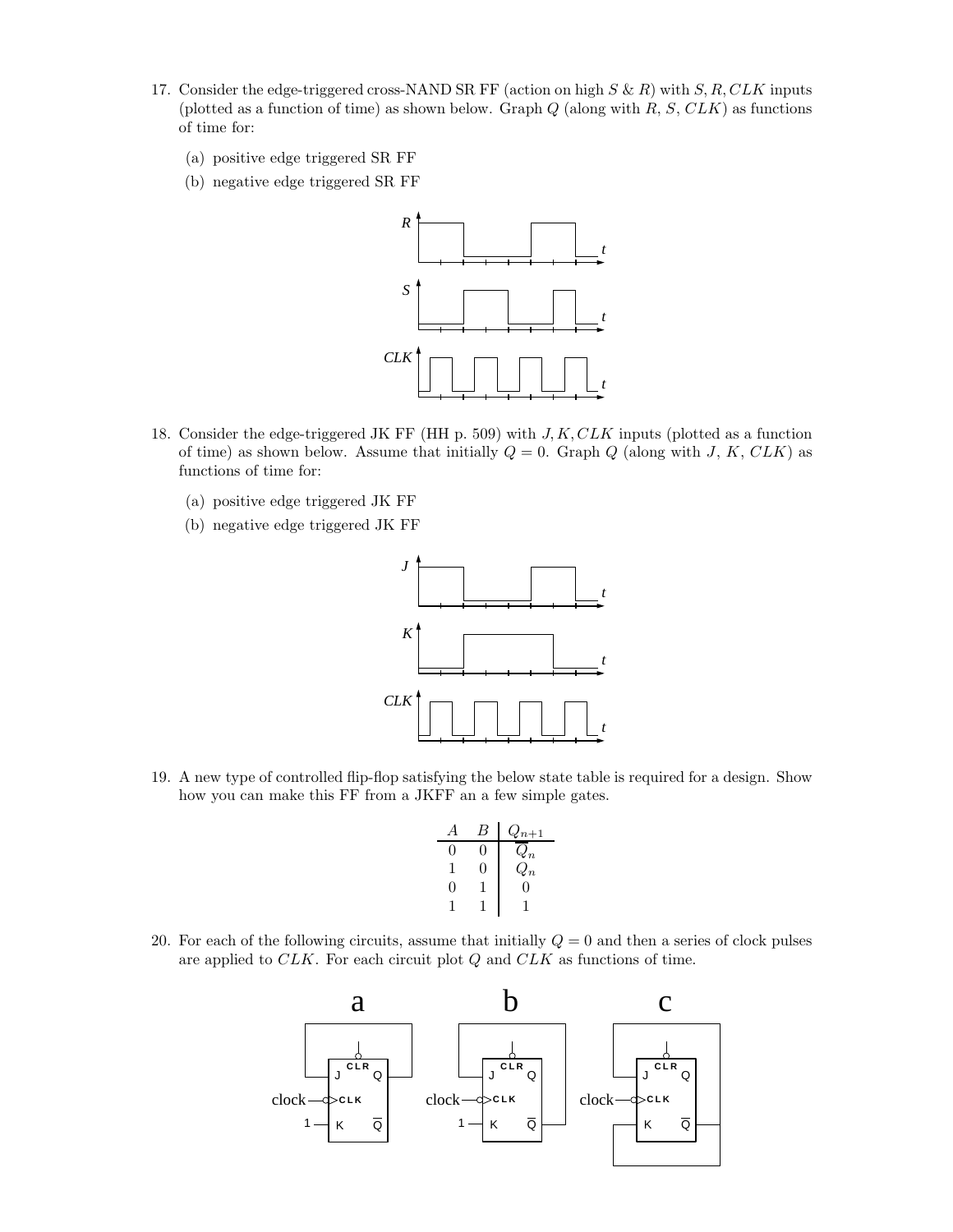- 21. (a) A simple indicator of minimum overnight temperature is desired. Assume that three normally open SPST switches are available that close when the temperature falls below  $10°$  C,  $5°$  C, and  $0°$  C. (The switches open again when the temperature rises above the set point.) Design an instrument with three light indicators; each indicator lights and holds if the temperature falls below its set point. A reset button should be provided so that the instrument can be cleared after reading it the following morning. Assume that the indicator lights operate using the usual logic level voltages (HIGH=light on, LOW=light off).
	- (b) In a conventional mercury thermometer a column of mercury moves up or down responding to the current temperature. Design a instrument in which a column of lighted lights acts like the mercury column: additional lights lighting (lengthening the lighted column) as the temperature rises. Assume that 30 switches are available with set points in increments of  $1^{\circ}$  C (i.e.,  $0^{\circ}$  C,  $1^{\circ}$  C,  $2^{\circ}$  C, ...,  $29^{\circ}$  C).
- 22. A building has a turnstile for incoming people and another turnstile for people leaving the building. The output of a turnstile is generally HIGH but, when a person passes through it, a short (∼ 100 ns) LOW pulse is produced. Show how, with a just a handful of extra gates, a 74191 can be used to display the number of people actually in the building. Note: the 74193 counter which exactly solves this problem: a counter with separate up and down clock inputs, but you are instead to use the '191 described used in Lab 3. The first thing you must do is combine the two turnstile outputs to make one clock—you may assume that the pulses are so short that they never overlap. Next you need to figure out how to control the '191's  $\overline{U}/D$  pin.
- 23. A crossed-NAND SR FF has an active low Set pin  $(S \to 0 \Rightarrow Q \to 1)$  and an active low Reset (clear) pin  $(R \to 0 \Rightarrow Q \to 0)$ . The setting and clearing action is immediate: there is no clock. A D FF has a Data pin (D), the value of which is read and transferred to the output when the Load pin  $(L)$  goes high. Consider the process of making a D FF from a SR FF and some additional gates. The Load and Data lines must somehow control the Set and Reset pins to make the SR FF act as desired.
	- (a) Begin by thinking what S and R need to be for all possible combinations of D and L. This is best done by completing the truth tables:

| I)       | $L \mid S$ |  | $\mathcal{L}$ | L | $_{R}$ |
|----------|------------|--|---------------|---|--------|
| $\Omega$ |            |  |               |   |        |
|          |            |  |               |   |        |
| ∩        |            |  | וו            |   |        |
|          |            |  |               |   |        |

- (b) Write down the Boolean expression for each truth table.
- (c) Draw the circuit required for  $D$  and  $L$  to drive  $R$  and  $S$ .
- 24. A mod-3 counter (e.g., HH Fig. 8.60 p. 514 with output digits  $BA$ ) and a mod-2 counter (e.g., a toggling FF with output digit  $C$ ) are connected together as shown below. Graph the  $C, B, A$  outputs for a square wave clock input. Show that C is a symmetrical square wave with a frequency  $1/6$  of the input frequency. Assume that both counters are synchronous, but with an output delay of 30 ns. What cycle of  $C, B, A$  states is actually produced by this asynchronous connection?

![](_page_4_Figure_9.jpeg)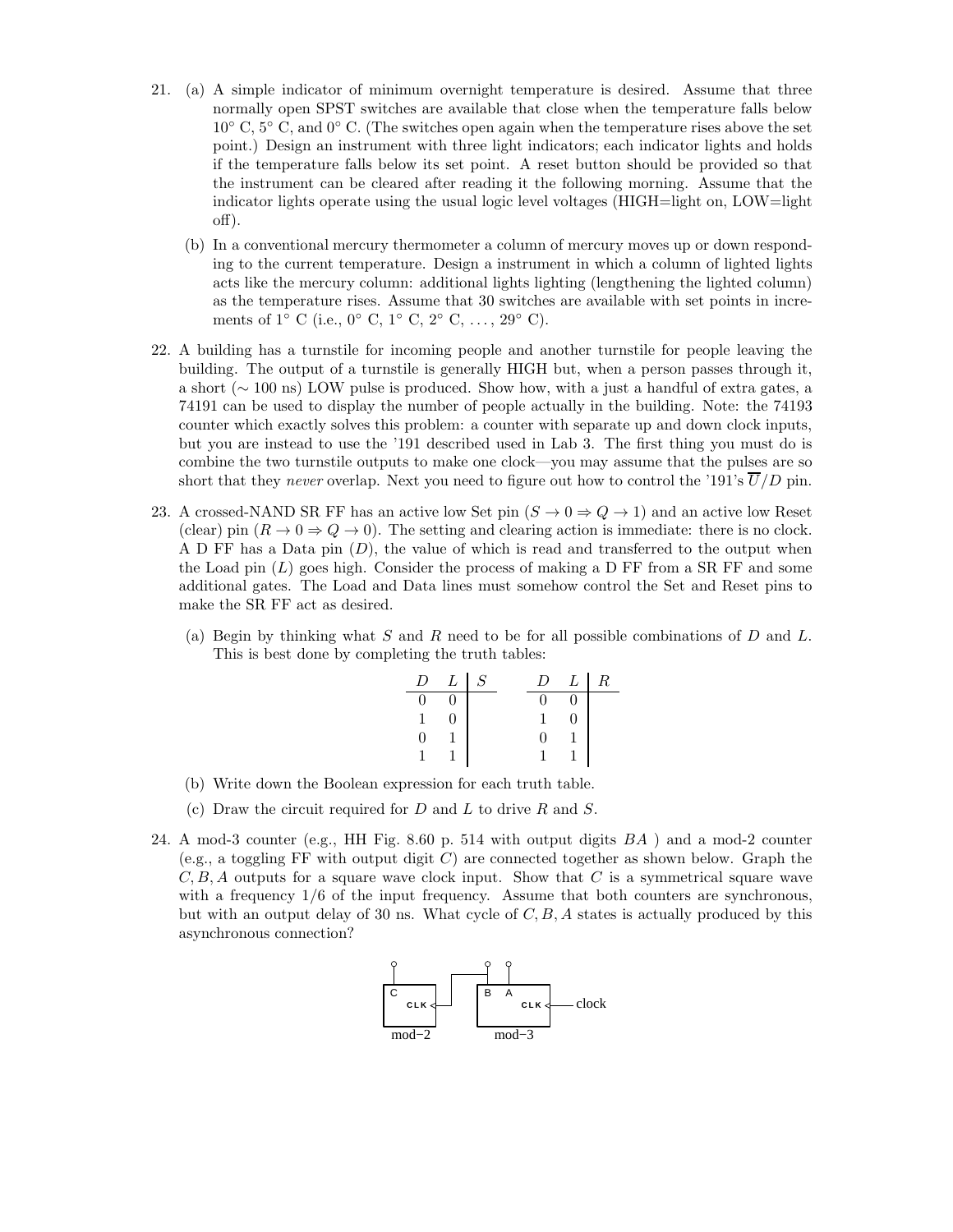- 25. An elevator services three floors of a hotel. There are three logical variables:  $E_1, E_2, E_3$ , which record the floor at which the elevator sits.  $E_i = 1$  if the elevator is on the  $i^{th}$  floor and is 0 otherwise. (For example, if the elevator is on the 2<sup>nd</sup> floor,  $E_2 = 1$  while  $E_1 = E_3 = 0$ . Assume exactly one of the  $E_i$  will be 1.) On each floor there is an elevator call button. The logical variables  $C_1, C_2, C_3$  record unsatisfied requests for elevator service.  $C_i = 1$  if the elevator is requested on the i<sup>th</sup> and is 0 otherwise. (For example, if  $C_2 = 0$  while  $C_1 = C_3 = 1$ , the elevator is requested on the first and third floors.) In responding to call requests the elevator can go up (if up-motor control  $U=1$ ) or down (if down-motor control  $D=1$ ) or not move (if  $U=0$  and  $D=0$ .  $(U=1$  and  $D=1$  should never occur.) Write a logical expression for U as a function of inputs  $E_i$  and  $C_i$ . Do the same for D. Your answer should represent rational elevator behavior; for example the elevator must answer the closest call request.
- 26. The logic circuit for a 7490 (shown below) involves negative edge triggered JK FF and RS FF. Each of the FF has asynchronous (direct) set  $(S_D)$  and re-set (clear)  $(R_D)$  inputs.
	- (a) Graph the important signals as a function of time to show that  $Q_1, Q_2, Q_3$  and  $C_{p1}$  form a Mod-3 counter.
	- (b) What is the output if  $MS_1$  and  $MS_2$  are both HIGH?
	- (c) If  $Q_0$  is connected to  $C_{p1}$  and the device is clocked on  $C_{p0}$ , what output result? Explain and graph the output of the important signals.
	- (d) If  $Q_3$  is connected to  $C_{p0}$  and the device is clocked on  $C_{p1}$ , what output result? Explain and graph the output of the important signals.
- 27. Consider the classic  $Schmitt<sup>1</sup> trigger circuit, where you can$ assume that the output of the 311 swings between  $+5$  V and 0 V. (This need not actually be the case; for example, the 311 would require a pull-up resistor.) Design a circuit which has transitions at  $+1.0$  V and  $+1.5$  V. As you recall, when the 311's output is low we have a voltage divider with  $R_1 \parallel R_3$  and  $R_2$  whereas when the 311's output is high we have a voltage divider with  $R_1$  and  $R_2 \parallel R_3$ . The difference between these two,  $\Delta V$ , is given by a voltage divider with  $R_1 \parallel R_2$  and  $R_3$ .

![](_page_5_Figure_7.jpeg)

The above question has some difficulties. First it requests three answers  $(R_1, R_2, R_3)$  from two equations (the two set-point voltages). Systems of equations with more unknowns than equations cannot in general be solved. (They are called underdetermined.) While mathematicians may not approve of such problems, they occur all the time in real life. They are what "design" is all about: options to be selected. In this question if  $(R_1, R_2, R_3)$  is a solution then so is  $(xR_1, xR_2, xR_3)$ , for any multiplier x. Design here then amounts to setting an overall scale for the resistors. "Reasonable"<sup>2</sup> resistor values are often in the range kΩ to MΩ. Furthermore, actual for-sale resistors come in a limited range of values (see HH p. 1053). A second problem has to do with the non-linear nature of the equations for the set-point voltages. A practical ('trial and error') way of solving these equations is to find the  $R_3/(R_1 \parallel R_2)$  that produces the the desired level of hysteresis  $(\Delta V)$  and then use the simple voltage divider equation (for a voltage in the suggested range) to relate  $R_2$  and  $R_1 \parallel R_2$ . Once the  $R_i$  have been found you can use the exact equations to determine the actual switching points. This results in fairly simple algebra, and usually works adequately (if not just iterate the process). Mathematica, of course, can provide an immediate exact solution. . .

Solve[{1.5/5==r1/(r2 r3/(r2+r3)+r1), 1./5==r1 r3/(r1+r3)/(r1 r3/(r1+r3)+r2)},{r1,r2}]

- (a) Make a design using Mathematica.
- (b) Made a design using the approximate approach.

<sup>1</sup>Otto Herbert Schmitt 1923–1998; Ph. D. 1937 Washington University (St. Louis) (physics, zoology), UMn Bio-Physics prof 1941–98

<sup>&</sup>lt;sup>2</sup> "Small" resistors may lead to large power loss:  $V^2/R$ ; "large" resistors are more susceptible to noise and stray capacitance problems.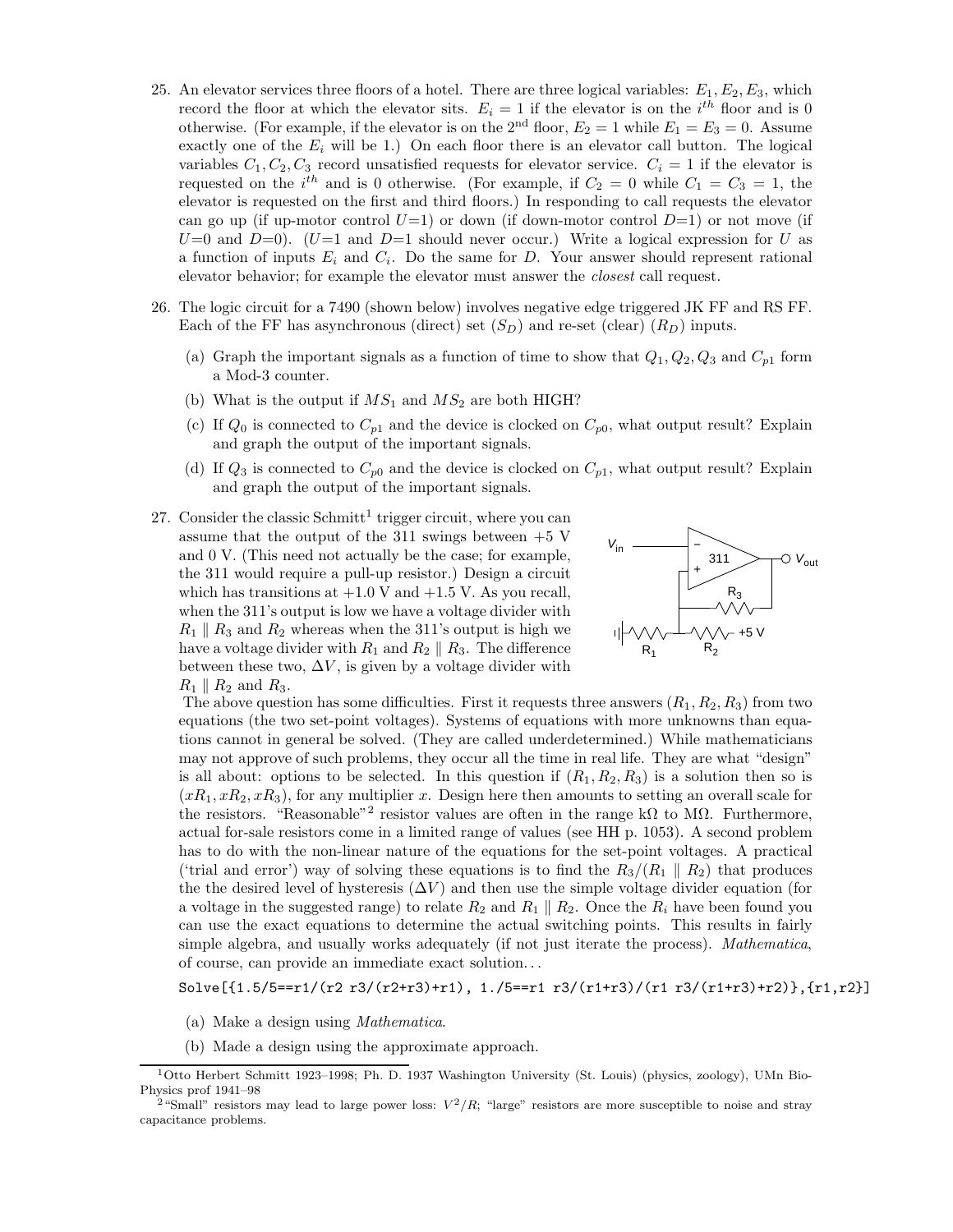- 28. For this problem you will need the pinout and function table of the '121 monostable. The required information can be found in Fig. 8.64 HH p. 518 and/or sn74121.pdf (downloaded from ti.com and placed in the class web site). Design circuits (and record exact wiring diagrams) that do the following:
	- (a) make a 20  $\mu$ s pulse on a positive edge
	- (b) make a 20  $\mu$ s pulse delayed by 1 ms from a negative edge
	- (c) make a 50 kHz symmetrical square wave
- 29. Refer to the 74121 pinout function table described in the previous problem and answer the following multiple choice questions:
	- (a) If  $A_1$  and  $B$  are high, the monostable will produce a pulse if:
		- A.  $A_2$  goes low to high
		- B.  $A_2$  goes high to low
		- C. neither as it is inhibited
	- (b) If  $A_1$  is low and  $B$  is high, the monostable will produce a pulse if:
		- A.  $A_2$  goes low to high
		- B.  $A_2$  goes high to low
		- C. neither as it is inhibited
	- (c) If  $A_1$  and  $B$  are low, the monostable will produce a pulse if:
		- A.  $A_2$  goes low to high
		- B.  $A_2$  goes high to low
		- C. neither as it is inhibited
	- (d) If  $A_1$  is low and the voltage on  $A_2$  is unknown, the monostable will produce a pulse if:
		- A. B goes low to high
		- B. B goes high to low
		- C. it depends on the voltage on  $A_2$
- 30. Consider a cartoon version of a 4-bit successive approximation ADC:

![](_page_6_Figure_22.jpeg)

Assume that controls not shown on the diagram arrange that at the start of a conversion the DFF and shift register are cleared and then one 1, starting in  $Q<sub>A</sub>$ , shifts to the right through the shift register. Assume the DAC is perfectly linear, producing  $V_{\text{out}} = \frac{1}{3}$  digital in, i.e., +5 V out for an input of  $15 = 1111_2$  (and 0 V out for input of 0). Graph the DAC output during the conversion if  $V_{\text{in}} = 3.14$  V. Graph the DAC output during the conversion if  $V_{\text{in}} = 2.99$  V. What is the smallest  $V_{in}$  that results in a digital output of 1? Carefully compare the ideal ADC curve (HH Fig. 9.44A, p. 615) to what would result with this ADC. What is the difference?

31. Assume that the cost of a flash ADC is proportional to the number of comparators and that the conversion time of a successive approximation ADC is proportional to the number of bits. Compare the costs of a 7-bit flash ADC and an 8-bit flash ADC. Compare the conversion times of a 7-bit successive approximation ADC and an 8-bit successive approximation ADC.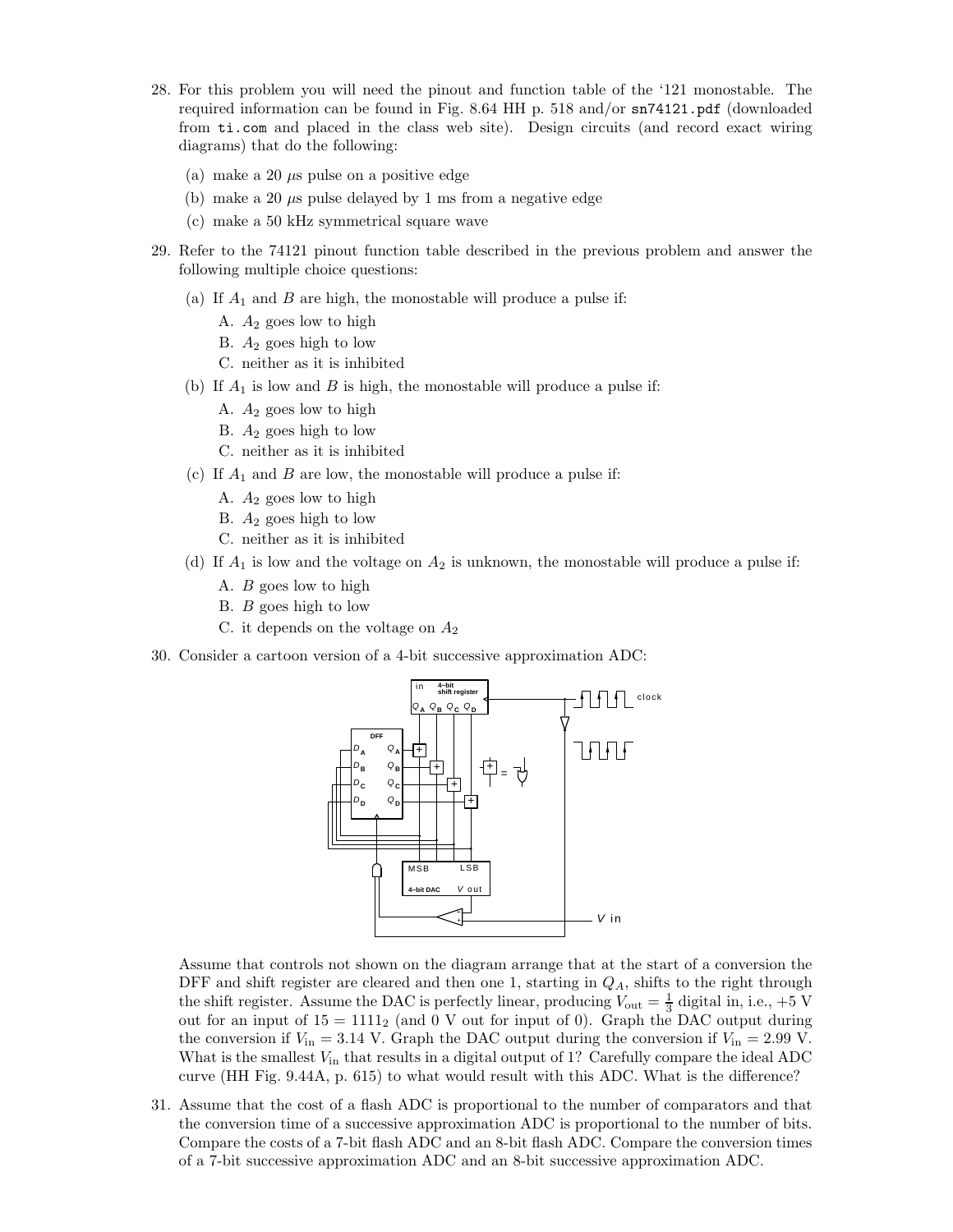- 32. Consider the diagram of a 555 (or the equivalent diagrams: HH Fig. 5.32).
	- (a) Draw the circuit that produces continuous oscillation from the 555. Describe (words!) how the circuit works.
	- (b) Draw the circuit that allows the 555 to act as a oneshot (monostable). Describe (words!) how the circuit works.

![](_page_7_Figure_3.jpeg)

33. We return here to the problem of finding circuits for state diagrams. Recall that the current state must totally control the following state. But what if we want various futures for a state in various circumstances?

The Morse Code is a bit unusual encoding of letters in that the letters require differing numbers of dot/dashes from one  $(E=dot=0, T=dash=1)$  to four (e.g.,  $Q=dash-dash-dots-dash$ ). If we restrict ourselves to the eight letters expressed with 3 bit Morse Code expressions:  $(D=100,$ G=110, K=101, O=111, R=010, S=000, U=001, W=011), we can make some odd sentences like: DORKS GROK SORROW. Imagine a circuit that cycles through these letters (i.e.,  $D\rightarrow O\rightarrow R\rightarrow K\rightarrow S\rightarrow$  etc.). However see that the four Os have different targets:  $O\rightarrow R$ ,  $O\rightarrow K$ ,  $O \rightarrow W$ . Therefore the *circuit* must distinguish four different types of O (but of course the display will show the same lettershape for each O state). Thus:

 $D \to O_0 \to R_0 \to K_0 \to S_0 \to G \to R_1 \to O_1 \to K_1 \to S_1 \to O_2 \to R_2 \to R_3 \to O_3 \to W$ 

Each state will now be labeled with five bits  $Q_1Q_2Q_3Q_4Q_5 - Q_3Q_4Q_5$  specifying the lettershape and  $Q_1Q_2$  distinguishing the various 'identical' letters. Fill in the below table so it displays the desired cycle and the  $D_i$  required to generate it. Find a boolean expression for one of the  $D_i$  in terms of the  $Q_i$ .

![](_page_7_Figure_8.jpeg)

34. HH describes more than half a dozen temperature transducers. Pick out three of these and 'compare and contrast' them—that is report their advantages and disadvantages. Describe a situation in a physics lab requiring a temperature measurement and report which transducer you would select and why.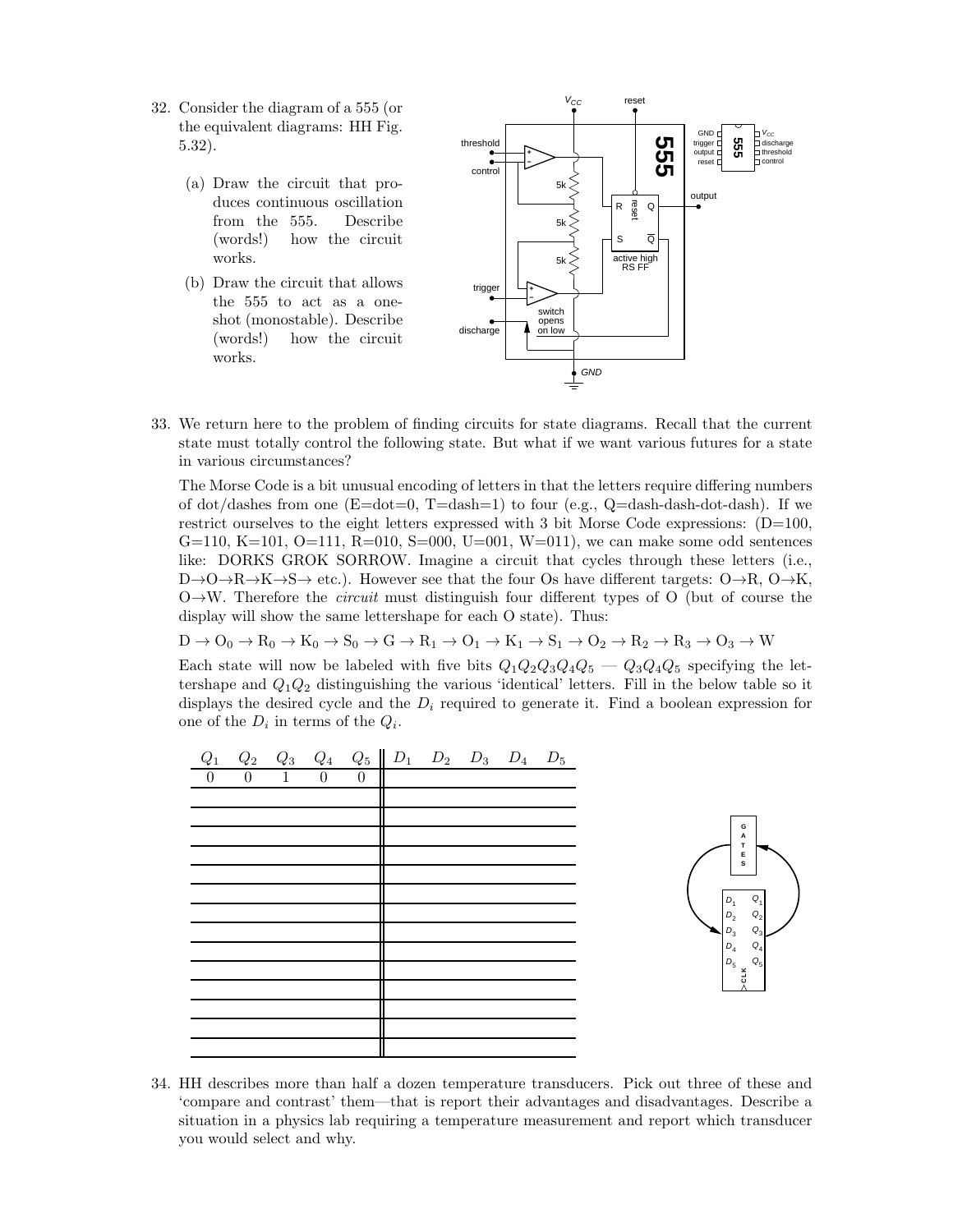35. A running average (of five) digital filter would be described by the equation:

$$
y_n = \frac{1}{5} (x_n + x_{n-1} + x_{n-2} + x_{n-3} + x_{n-4})
$$

Let  $x_n$  be a unit step that occurs at  $n = 6$ , i.e.,

$$
x_n = \begin{cases} 0 & n < 6 \\ 1 & n \ge 6 \end{cases}
$$
 where you are to assume:  $y_n = 0$  for  $n < 6$ 

The below right shows the resulting response  $(y_n)$  to this unit step input. The below left shows a Bode plot: the equilibrium  $y_n$  amplitude when the input  $x_n$  is a unit-amplitude sinusoid with frequency  $f$ . (The  $x$  axis is  $f$  divided by the Nyquist frequency.)

![](_page_8_Figure_5.jpeg)

A fourth order Bessel digital filter would be described by the equation:

$$
y_n = \frac{1}{68.94} (x_n + 4x_{n-1} + 6x_{n-2} + 4x_{n-3} + x_{n-4}) - 0.05034y_{n-4} + 0.3599y_{n-3} - 1.0459y_{n-2} + 1.5042y_{n-1}
$$

The below right shows the resulting response  $(y_n)$  to the unit step input. The below left shows a Bode plot: the equilibrium  $y_n$  amplitude when the input  $x_n$  is a unit-amplitude sinusoid with frequency  $f$ . (The  $x$  axis is  $f$  divided by the Nyquist frequency.)

![](_page_8_Figure_9.jpeg)

- (a) Calculate  $y_7$  for both filters.
- (b) If the sampling rate is 10000 Hz, what is the Nyquist frequency?
- (c) If the input is a unit-amplitude sinusoid with frequency  $f = 2500$  Hz, use the above graphs to find the resulting  $y$  amplitude for both filters.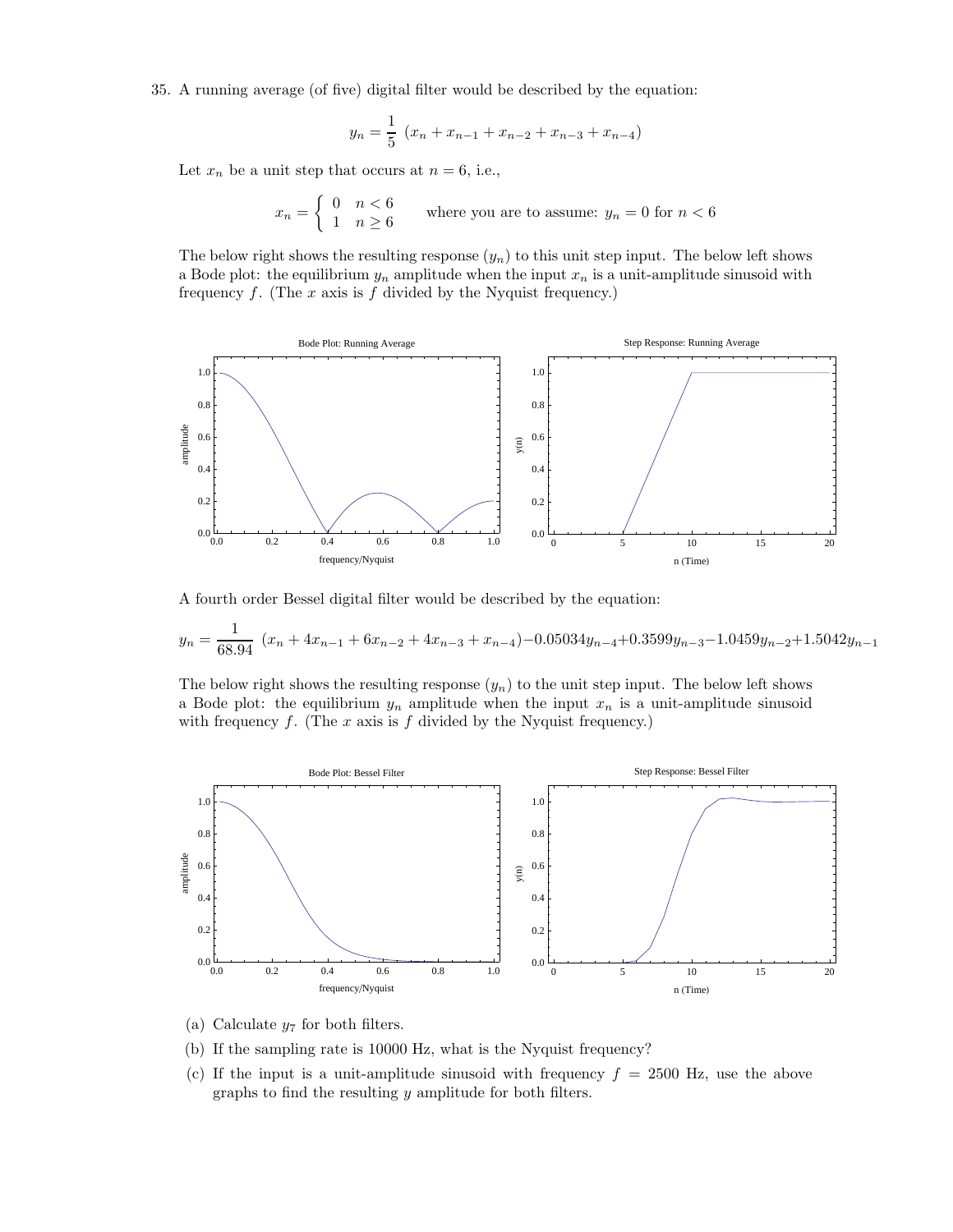- A. CMOS, TTL
- B. DIP
- C. VLSI
- D. Tri-state (Hi-Z)
- E. pull-up resistor
- F. logic probe
- G. gate delay
- H. glitch
- I. fan-out
- J. wired OR
- K. two's complement
- L. decoder
- M. encoder
- N. multiplexer (MUX)
- O. demultiplexer (deMUX)
- P. RSFF
- Q. JKFF
- R. DFF
- S. synchronous
- T. ripple counter
- U. shift register
- V. maxterm (POS), minterm (SOP)
- W. Bus
- X. state diagram
- Y. PLA or PAL
- Z. FPGA
- a. ROM, PROM, EPROM
- b. RAM  $(D & S)$
- c. address
- d. register
- e. stack
- f. stack pointer
- g. program counter
- h. BCD
- i. ASCII
- j. baud
- k. byte, nibble
- l. comparator
- m. Schmitt trigger
- n. hysteresis
- o. monostable
- p. VCO
- q. transducer
- r. DAC
- s. dual-slope ADC
- t. successive approximation ADC
- u. flash ADC
- v. DSP
- w. FFT
- x. Bode plot
- y. Nyquist frequency
- z. FIR & IIR digital filters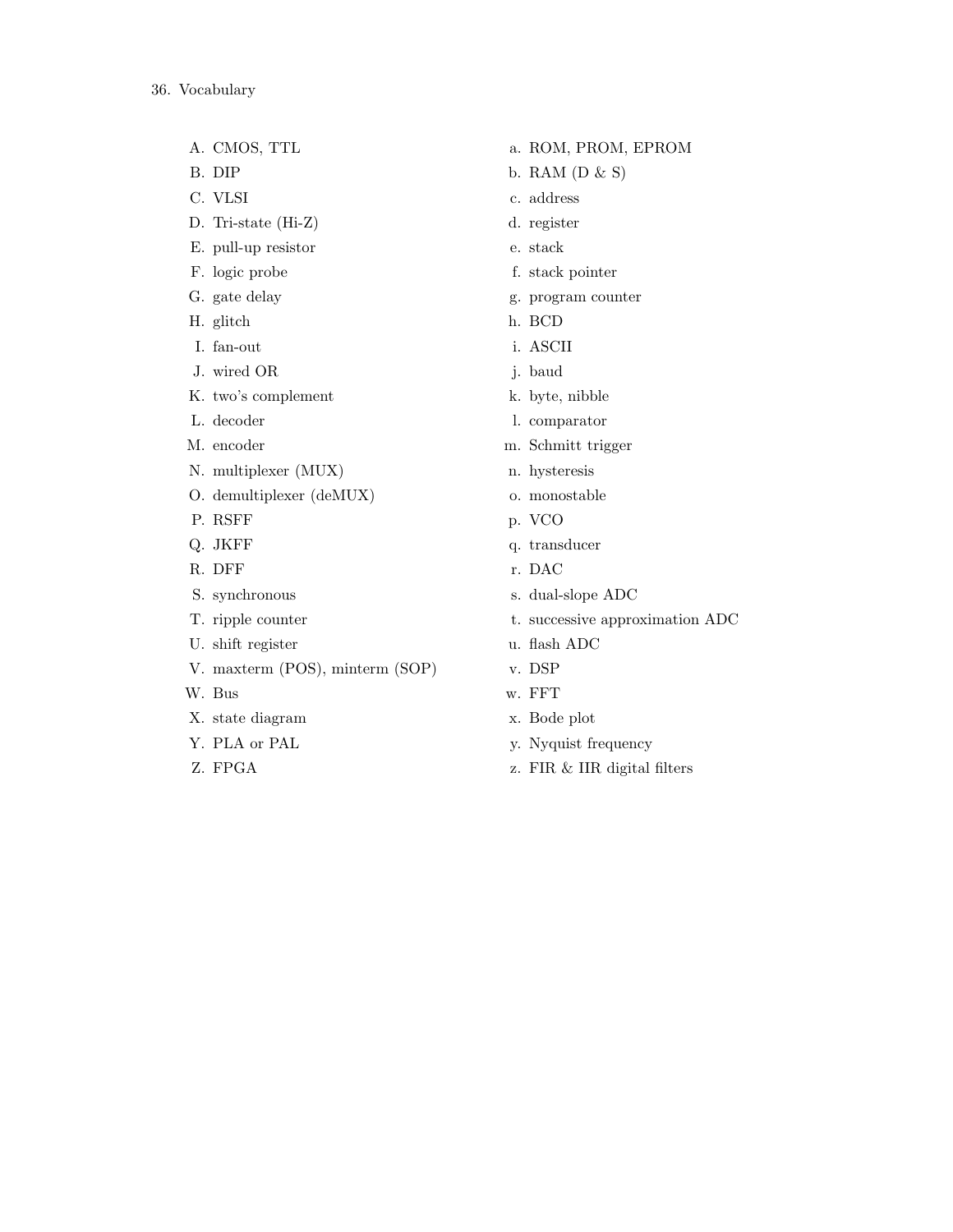## Dr. Adam Whitten designed the following prolbmes

- 37. Reduce the following boolean expressions:
	- (a)  $(A + \overline{B})(A + B)$ (b)  $(A + B)(\overline{A}B)$ (c)  $\overline{AB} \overline{AB}$ (d)  $\overline{A} \cdot (\overline{A} + \overline{B}) \cdot (A + \overline{B})$ (e)  $AB + \overline{A} \ \overline{B} + A \overline{B} + \overline{A}B$ (f)  $\overline{(A+B)(A+C)+A(B+C)}$
- 38. The figure to the below shows circuits for converting a 3-bit binary number to Gray code (A) and a 3-bit Gray code to binary (B). Show by means of a truth table that the circuits behave as indicated.

![](_page_10_Figure_4.jpeg)

![](_page_10_Figure_5.jpeg)

39. Given the truth table at the right:

- (a) Write out the sum of products (SOP).
- (b) Minimize the expression using boolean algebra.
- (c) Make a Karnaugh map and write out the sum of products. Is it the same as your minimized expression from part (b)? If not, explain why (hint: look in your Karnaugh map).
- (d) Apply logic identities to your SOP expression from (c) to generate a product of sums (POS).
- (e) Draw circuit diagrams for the expressions in (c) and (d).
- (f) Download the 74LS54 AND-OR-INVERT datasheet from www.datasheetcatalog.com and draw out how you would implement this circuit using this AOI chip and one hex inverter chip. Draw the AOI chip as a rectangle with the pins clearly labeled.

|                  | R              |                  | Χ                |
|------------------|----------------|------------------|------------------|
| 0                | 0              | 0                | 1                |
| $\boldsymbol{0}$ | 0              | 1                | $\boldsymbol{0}$ |
| $\boldsymbol{0}$ | 1              | $\boldsymbol{0}$ | 1                |
| $\boldsymbol{0}$ | 1              | 1                | 1                |
| $\mathbf{1}$     | $\overline{0}$ | $\boldsymbol{0}$ | 1                |
| 1                | $\overline{0}$ | 1                | 1                |
| 1                | 1              | 0                | $\boldsymbol{0}$ |
| 1                | 1              | 1                | $\overline{0}$   |
|                  |                |                  |                  |

- 40. Draw out how to implement the truth table in problem 39 using a 74151 8-input multiplexer. Draw a block diagram of the multiplexer and clearly indicate how each pin is connected. Either download the 74151 datasheet or see Horowitz and Hill page 495.
- 41. Design a temperature warning circuit for a cluster of four temperature sensors using a single chip. The output of a temperature sensor goes high when a temperature threshold is reached. The circuit should output a logic high when 3 of the 4 sensors are high.
- 42. Complete the truth table for the non-standard flip-flop circuit below. Make sure to indicate any undetermined conditions.

![](_page_10_Figure_17.jpeg)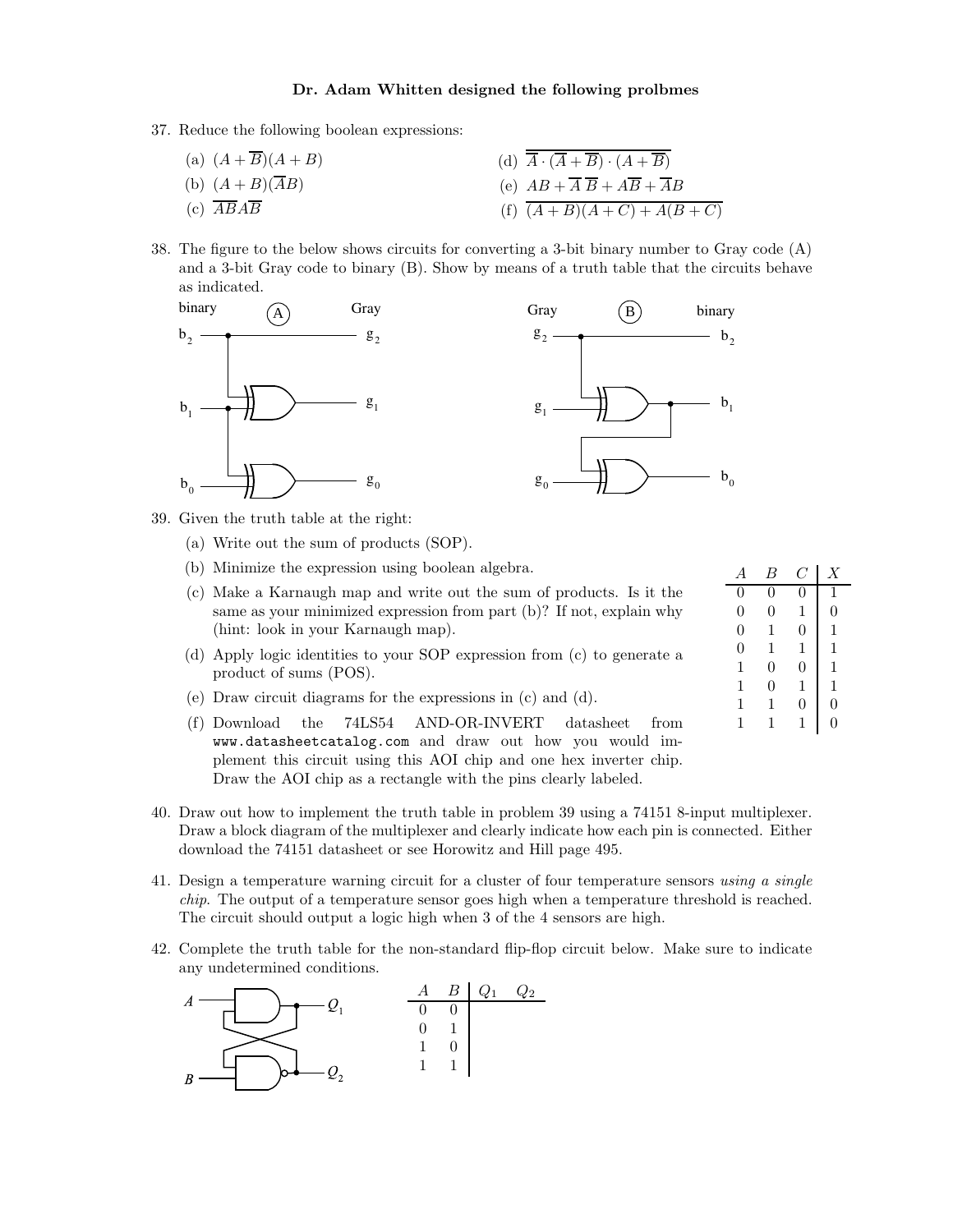43. For the cross-NAND SR FF shown below, graph Q and  $\overline{Q}$  as functions of time for the given S and R inputs at the right. Stack the graphs of S, R, Q, and  $\overline{Q}$  so the simultaneous behavior of the inputs and output can be examined.

![](_page_11_Figure_1.jpeg)

44. For the clocked level-triggered cross-NAND SR FF shown below, graph Q and  $\overline{Q}$  as functions of time for the given S,  $R$ , and CLK inputs at the right. Stack the graphs of  $S$ ,  $R$ , CLK,  $Q$ , and  $\overline{Q}$  so the circuit behavior can be examined.

![](_page_11_Figure_3.jpeg)

![](_page_11_Figure_4.jpeg)

- 45. The circuit below contains two stages, each of which is a clocked level-triggered SR FF. The clock is inverted before going to Stage 2, requiring a complete clock pulse before the output changes. Note: Some texts erroneously call this an "negative edge-triggered" SR FF.
	- (a) Show that the output changes at the negative clock edge according to the values of S and R by stacking graphs of S, R, CLK, A, B,  $\overline{\text{CLK}}$ , and Q for the given inputs.
	- (b) What modification would turn this into a clocked "positive edge-triggered" SR FF?

![](_page_11_Figure_8.jpeg)

![](_page_11_Figure_9.jpeg)

- 46. Consider an edge-triggered JK FF. Graph the output Q as a function of time by stacking graphs of  $J, K, CLK,$  and  $Q$  for the given inputs for:
	- (a) a positive edge-triggered JK FF
	- (b) a negative edge-triggered JK FF

Place both (a) and (b) in the same stacked graph to help show the differences between the two. Make sure to clearly label (a) and (b).

- K **CLK**
- 47. Design a circuit using edge-triggered JK FFs whose outputs  $Q_2Q_1Q_0$  count from 000 through 111 and then start over again. Note: You will build this circuit in lab number 2.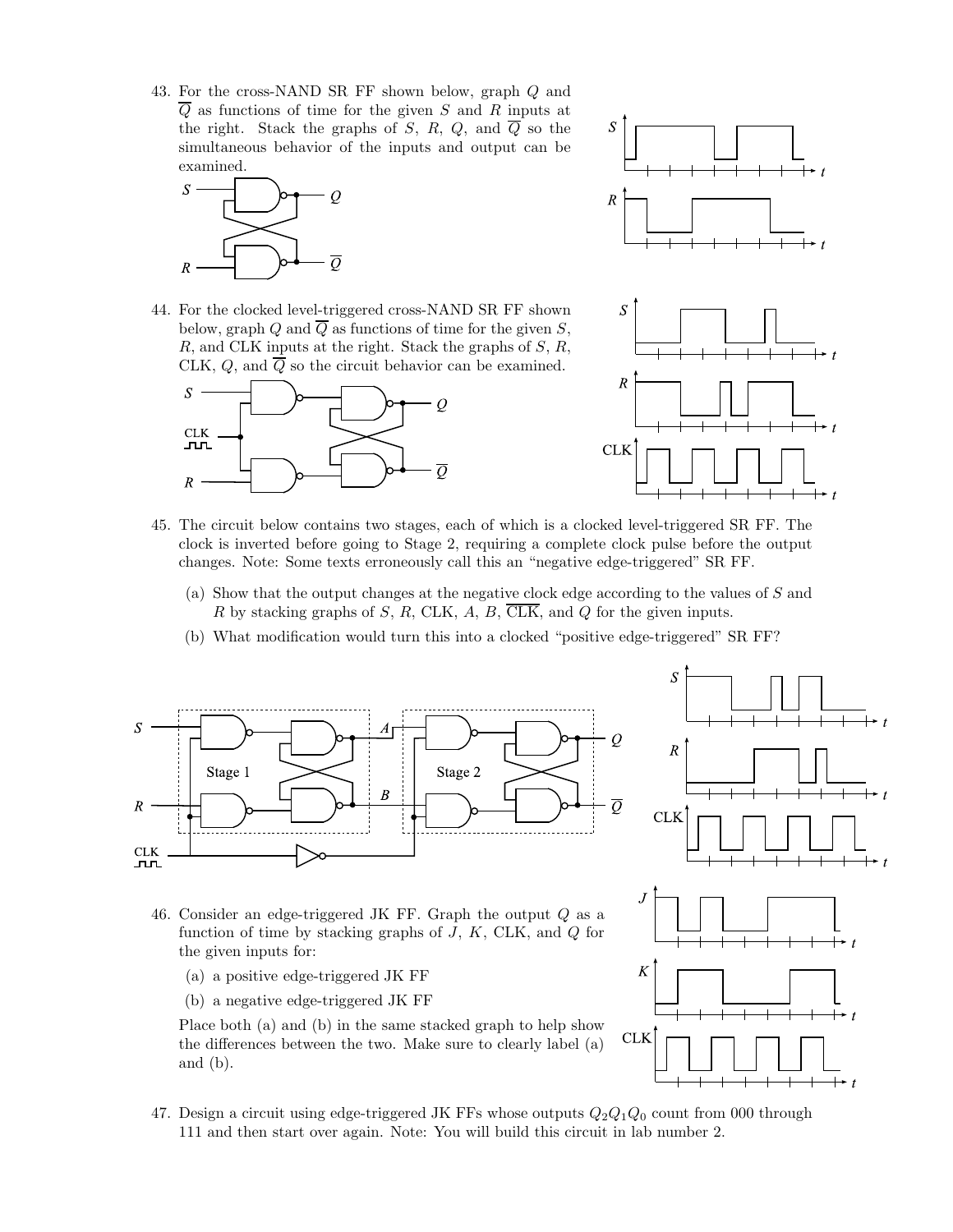![](_page_12_Figure_0.jpeg)

![](_page_12_Figure_1.jpeg)

 $(10)$ 

 $(11)$ 

- (a) Generate a 50  $\mu$ s pulse on a positive edge
- (b) Generate a 50  $\mu$ s pulse delayed by 1 ms from a negative edge
- (c) Generate a 50 kHz symmetrical square wave
- 50. Explain why thermistors are preferred over thermocouples for controlling the temperature of an environment.
- 51. Explain the differences between a photodiode and a phototransistor.
- 52. Digital filters are used in digital signal processing. The theory is outlined at http://en.wikipedia.org/wiki/Digital filter and relies on Z-transforms (related to Laplace transforms). The details are complex, but recognize that the transfer function represents the amplitude of the output divided by the amplitude of the input.

Finite impulse response (FIR) filters depend only on the sampled input (see http://en.wikipedia.org/wiki/Finite impulse response) while infinite impulse response (IIR) filters depend on both the sampled input and the sampled output (see http://en.wikipedia.org/wiki/Infinite impulse response).

A digital filter made from a running average of five samples is an example of a FIR filter and is described by the equation:

$$
y_n = \frac{1}{5} (x_n + x_{n-1} + x_{n-2} + x_{n-3} + x_{n-4})
$$

Consider the input,  $x_n$ , to be a unit step that occurs at  $n = 6$ 

$$
x_n = \begin{cases} 0 & n < 6 \\ 1 & n \ge 6 \end{cases}
$$
 where it is assumed that  $y_n = 0$  for  $n < 6$ 

The following graphs show the response to a step input and a sine wave input. The left graph shows the resulting response,  $y_n$ , to the unit step input in the time domain. The right graph shows the frequency response: the equilibrium  $y_n$  amplitude (normalized to 1) when the input  $x_n$  is a unit amplitude sine wave. The x-axis is f divided by the Nyquist frequency.

![](_page_12_Figure_14.jpeg)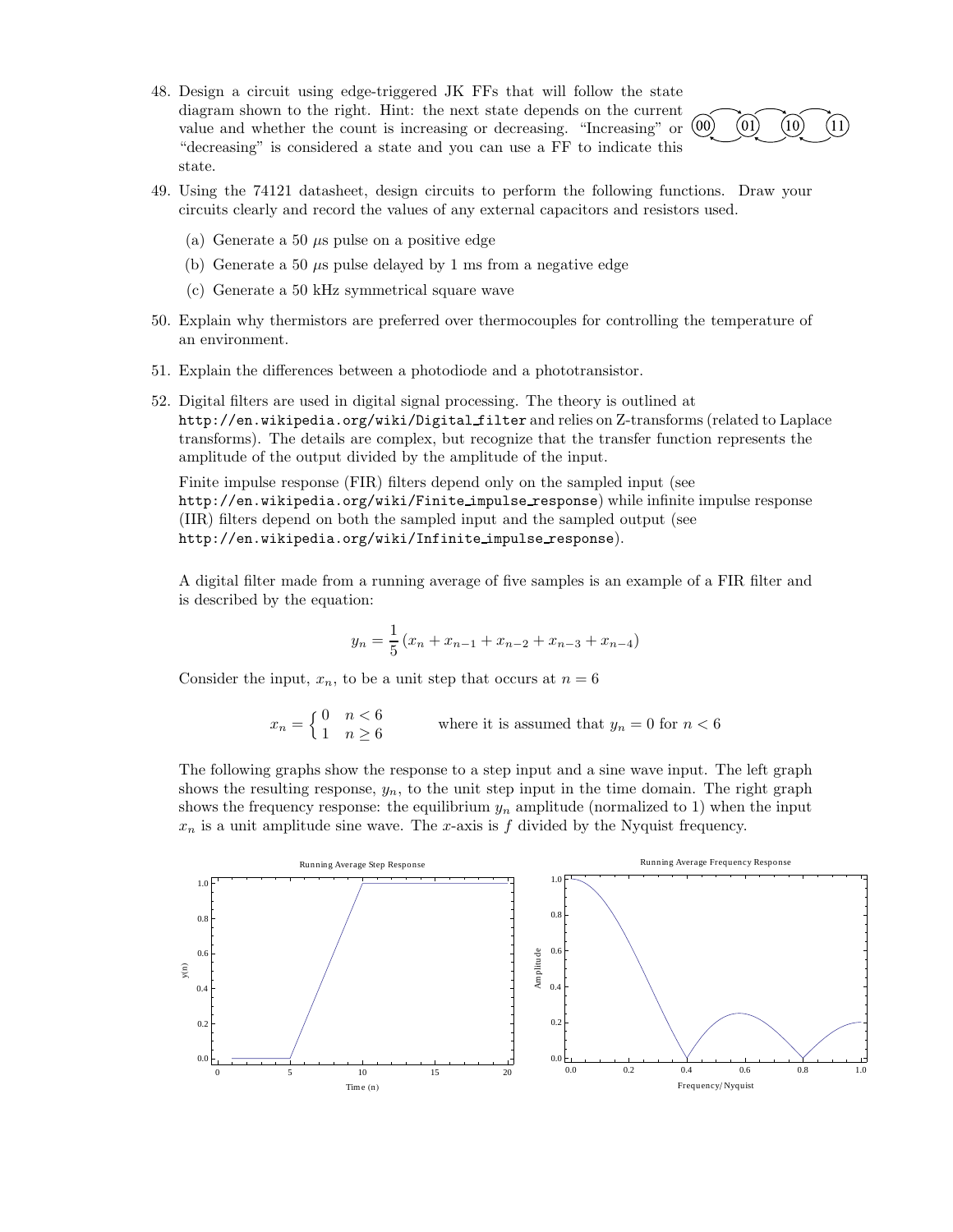A 4th order low pass Bessel digital filter is an example of an IIR filter and is described by the equation:

$$
y_n = \frac{1}{68.94} (x_n + 4x_{n-1} + 6x_{n-2} + 4x_{n-3} + x_{n-4}
$$

$$
-0.0503y_{n-4} + 0.3599y_{n-3} - 1.0459y_{n-2} + 1.5042y_{n-1})
$$

The following graphs show the response to a step input and a sine wave input. The left graph shows the resulting response,  $y_n$ , to the unit step input in the time domain. The right graph shows the frequency response: the equilibrium  $y_n$  amplitude (normalized to 1) when the input  $x_n$  is a unit amplitude sine wave. The x-axis is f divided by the Nyquist frequency.

![](_page_13_Figure_3.jpeg)

- (a) Calculate  $y_7$  for both the running average filter and the Bessel filter.
- (b) If the sampling rate is 10000 Hz, what is the Nyquist frequency?
- (c) If the input is a unit amplitude sine wave with frequency  $f = 2.5$  kHz, use the graphs to approximate the resulting  $y$  amplitude for both filters.
- (a) Calculate  $y_7$  for both the running average filter and the Bessel filter.
- (b) If the sampling rate is 10000 Hz, what is the Nyquist frequency?
- (c) If the input is a unit amplitude sine wave with frequency  $f = 2.5$  kHz, use the graphs to approximate the resulting  $y$  amplitude for both filters.